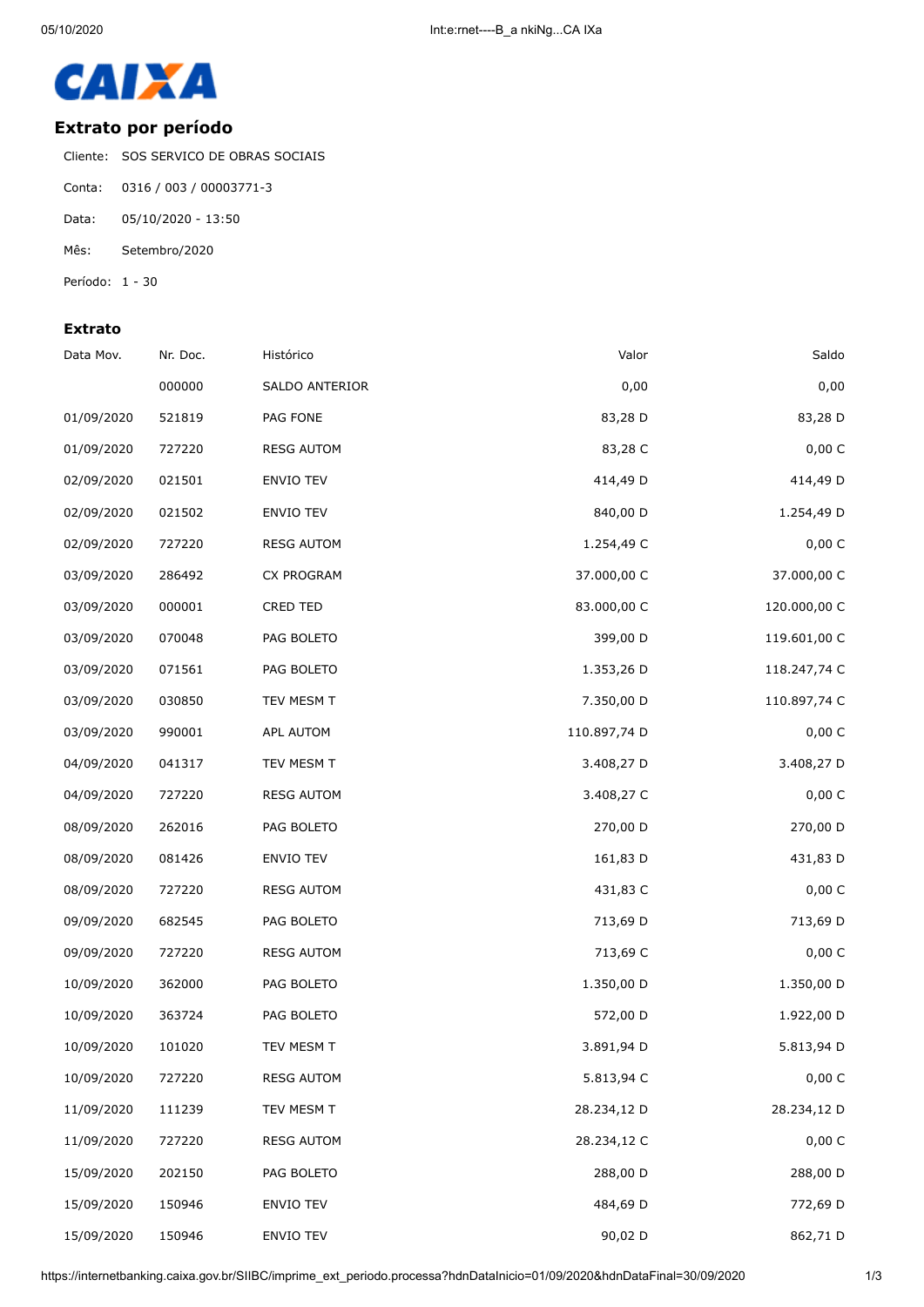| 05/10/2020 |        |                   | Int:e:rnet----B_a nkiNgCA IXa |             |
|------------|--------|-------------------|-------------------------------|-------------|
| 15/09/2020 | 727220 | <b>RESG AUTOM</b> | 862,71 C                      | 0,00 C      |
| 16/09/2020 | 161423 | TEV MESM T        | 1.795,84 D                    | 1.795,84 D  |
| 16/09/2020 | 727220 | <b>RESG AUTOM</b> | 1.795,84 C                    | 0,00 C      |
| 18/09/2020 | 263125 | PAG BOLETO        | 389,30 D                      | 389,30 D    |
| 18/09/2020 | 264529 | PAG BOLETO        | 308,70 D                      | 698,00 D    |
| 18/09/2020 | 265855 | PAG BOLETO        | 1.090,09 D                    | 1.788,09 D  |
| 18/09/2020 | 266963 | PAG BOLETO        | 326,00 D                      | 2.114,09 D  |
| 18/09/2020 | 883494 | PAG FONE          | 165,69 D                      | 2.279,78 D  |
| 18/09/2020 | 181141 | ENVIO TEV         | 1.851,33 D                    | 4.131,11 D  |
| 18/09/2020 | 181440 | TEV MESM T        | 480,00 D                      | 4.611,11 D  |
| 18/09/2020 | 181440 | TEV MESM T        | 385,00 D                      | 4.996,11 D  |
| 18/09/2020 | 727220 | <b>RESG AUTOM</b> | 4.996,11 C                    | 0,00 C      |
| 24/09/2020 | 343775 | PAG BOLETO        | 496,00 D                      | 496,00 D    |
| 24/09/2020 | 727220 | <b>RESG AUTOM</b> | 496,00 C                      | 0,00 C      |
| 25/09/2020 | 462162 | PAG BOLETO        | 1.335,90 D                    | 1.335,90 D  |
| 25/09/2020 | 727220 | <b>RESG AUTOM</b> | 1.335,90 C                    | 0,00 C      |
| 29/09/2020 | 532177 | DEB P FGTS        | 7.667,65 D                    | 7.667,65 D  |
| 29/09/2020 | 004239 | TEV MESM T        | 1.211,67 D                    | 8.879,32 D  |
| 29/09/2020 | 004240 | TEV MESM T        | 1.149,80 D                    | 10.029,12 D |
| 29/09/2020 | 004241 | TEV MESM T        | 905,65 D                      | 10.934,77 D |
| 29/09/2020 | 004242 | TEV MESM T        | 1.355,79 D                    | 12.290,56 D |
| 29/09/2020 | 004243 | TEV MESM T        | 4.290,33 D                    | 16.580,89 D |
| 29/09/2020 | 004244 | TEV MESM T        | 1.510,23 D                    | 18.091,12 D |
| 29/09/2020 | 004245 | TEV MESM T        | 1.516,82 D                    | 19.607,94 D |
| 29/09/2020 | 004246 | TEV MESM T        | 1.691,84 D                    | 21.299,78 D |
| 29/09/2020 | 004247 | TEV MESM T        | 1.007,81 D                    | 22.307,59 D |
| 29/09/2020 | 004248 | TEV MESM T        | 2.168,23 D                    | 24.475,82 D |
| 29/09/2020 | 004249 | TEV MESM T        | 1.633,77 D                    | 26.109,59 D |
| 29/09/2020 | 004250 | TEV MESM T        | 1.454,43 D                    | 27.564,02 D |
| 29/09/2020 | 004251 | TEV MESM T        | 2.637,91 D                    | 30.201,93 D |
| 29/09/2020 | 004252 | TEV MESM T        | 918,10 D                      | 31.120,03 D |
| 29/09/2020 | 004253 | TEV MESM T        | 1.087,41 D                    | 32.207,44 D |
| 29/09/2020 | 004254 | TEV MESM T        | 1.172,93 D                    | 33.380,37 D |
| 29/09/2020 | 004258 | TEV MESM T        | 1.559,32 D                    | 34.939,69 D |
| 29/09/2020 | 004259 | TEV MESM T        | 1.313,96 D                    | 36.253,65 D |
| 29/09/2020 | 004260 | TEV MESM T        | 147,20 D                      | 36.400,85 D |
| 29/09/2020 | 004261 | TEV MESM T        | 888,91 D                      | 37.289,76 D |
| 29/09/2020 | 004262 | TEV MESM T        | 2.000,43 D                    | 39.290,19 D |
| 29/09/2020 | 004263 | TEV MESM T        | 1.181,66 D                    | 40.471,85 D |

https://internetbanking.caixa.gov.br/SIIBC/imprime\_ext\_periodo.processa?hdnDataInicio=01/09/2020&hdnDataFinal=30/09/2020 2/3